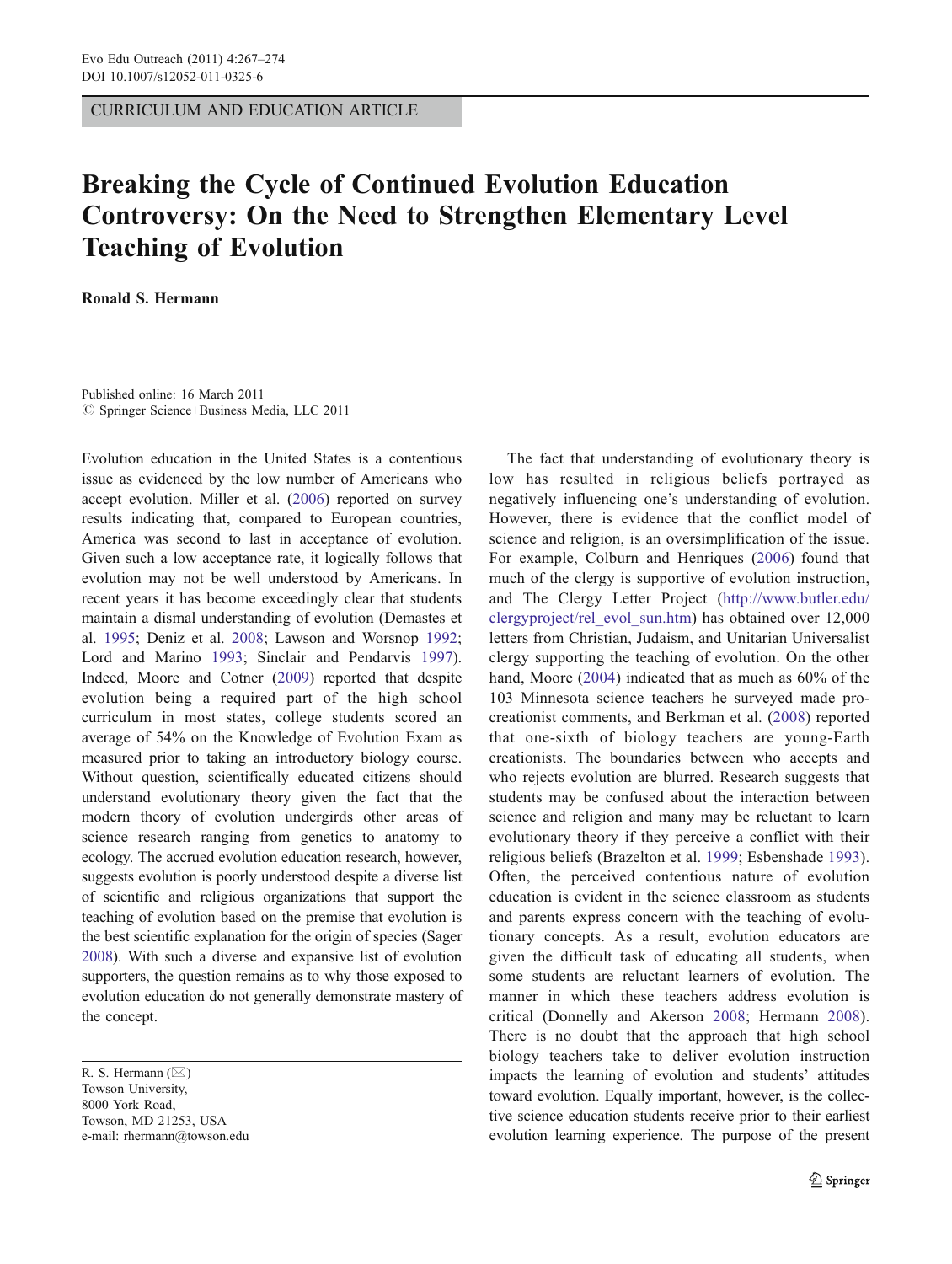268 Evo Edu Outreach (2011) 4:267–274

paper is to suggest that the experiences children have prior to their earliest evolution learning experience are equally, if not more, important experiences for developing an understanding and acceptance of evolution. Furthermore, this paper serves as a call to action for science educators to work toward the development of elementary pre-service science education programs that yield teachers knowledgeable about evolutionary theory and related pedagogical content knowledge.

## The Cycle of Continued Evolution Education **Controversy**

There are numerous complex and intimately intertwined factors that have resulted in the low understanding and acceptance of evolution in the United States. Political, religious, social, and educational influences have resulted in the perception that evolution is a controversial topic. While not a controversial scientific topic, within the cultural conversation evolution is viewed as a controversial topic (Hermann [2008\)](#page-7-0). As such, the diverse societal influence on young learners of evolution can be dramatic, especially when magnified by media sources covering challenges to the teaching of evolution. An argument could be made that the combined effect of societal factors, including the media, has led to a general portrayal of science and religion in conflict with one another. Many children probably hear opinions and information about evolution, or religious explanations of the same phenomenon, during their developing years and well into their formal science schooling. For a subset of students, belief in evolution is not congruent with their belief system, and such students resist learning about the intricacies of the theory and the supporting evidence across diverse scientific disciplines. Some learners and their families are so resistant that they initiate challenges to the teaching of evolution in public schools across the nation. Since the infamous Scopes trial in 1925, the number of challenges to the teaching of evolution has increased in frequency, suggesting that supporters of evolution have failed to win the hearts and minds of all students who pass through our science classrooms. One result is that alienated students may reject evolution and pass similar views on to their children. Thus, a vicious and repetitive cycle of continued evolution education controversy continues with increasing momentum. It is becoming even clearer that present approaches to teaching evolution have not had the desired results, and reformed pedagogical approaches to the teaching of evolution are desperately needed to break the cycle of the continued evolution education controversy.

#### Breaking the Cycle

From a pragmatic stance, there are two primary approaches science educators can take to break the cycle of continued evolution controversy. The first approach is to develop effective strategies for teaching evolution in a manner that does not alienate resistant students. This approach is mainly limited to the high school biology classroom. The second approach is to provide a comprehensive pathway that provides a framework for understanding evolution prior to high school biology, or students' earliest evolution learning experience. Here, I show the challenges to the first approach and evidence supporting the notion that it is beneficial to invest time and energy in the latter approach. Furthermore, a review of both approaches provides critical insight into the development of students' views on evolution and how science educators can foster the development of positive views on evolution.

## High School Evolution Experiences

As evidenced by the generally low understanding of evolution held by students, either learning evolution has proven to be a challenging topic for many students or many students are reluctant to learn evolution. Even for those students who may be willing and able to learn evolution, several barriers remain. Students often may only be exposed to evolutionary theory once during their formal education, typically in their high school biology class. Unfortunately, that experience is often limited in scope and depth of coverage. Berkman et al. ([2008](#page-6-0)) recently reported that of the 939 teachers surveyed, 17% did not cover human evolution and 2% did not cover general evolutionary processes. In light of the fact that evolution is widely considered to be a unifying theme in biology, it is staggering that the survey also revealed that 36% of teachers spent less than six hours of coverage on general evolutionary processes. The lack of evolution content covered in the biology classroom is exacerbated by the aforementioned research indicating that many biology teachers maintain creationist views. Moore and Cotner ([2009\)](#page-7-0) reported that students in biology courses that included creationism or excluded both creationism and evolution were associated with students knowing less about evolution when tested at the college level. Thus, it is quite plausible that many students receive inadequate evolution education at the high school level. Unfortunately, there is a dearth of studies exploring high school students' experiences with evolution education. Thus, much of what can be said about high school evolution education is based on studies conducted at the postsecondary level. The lack of secondary evolution education studies may be due to difficulties receiving approval by Institutional Review Boards at universities or within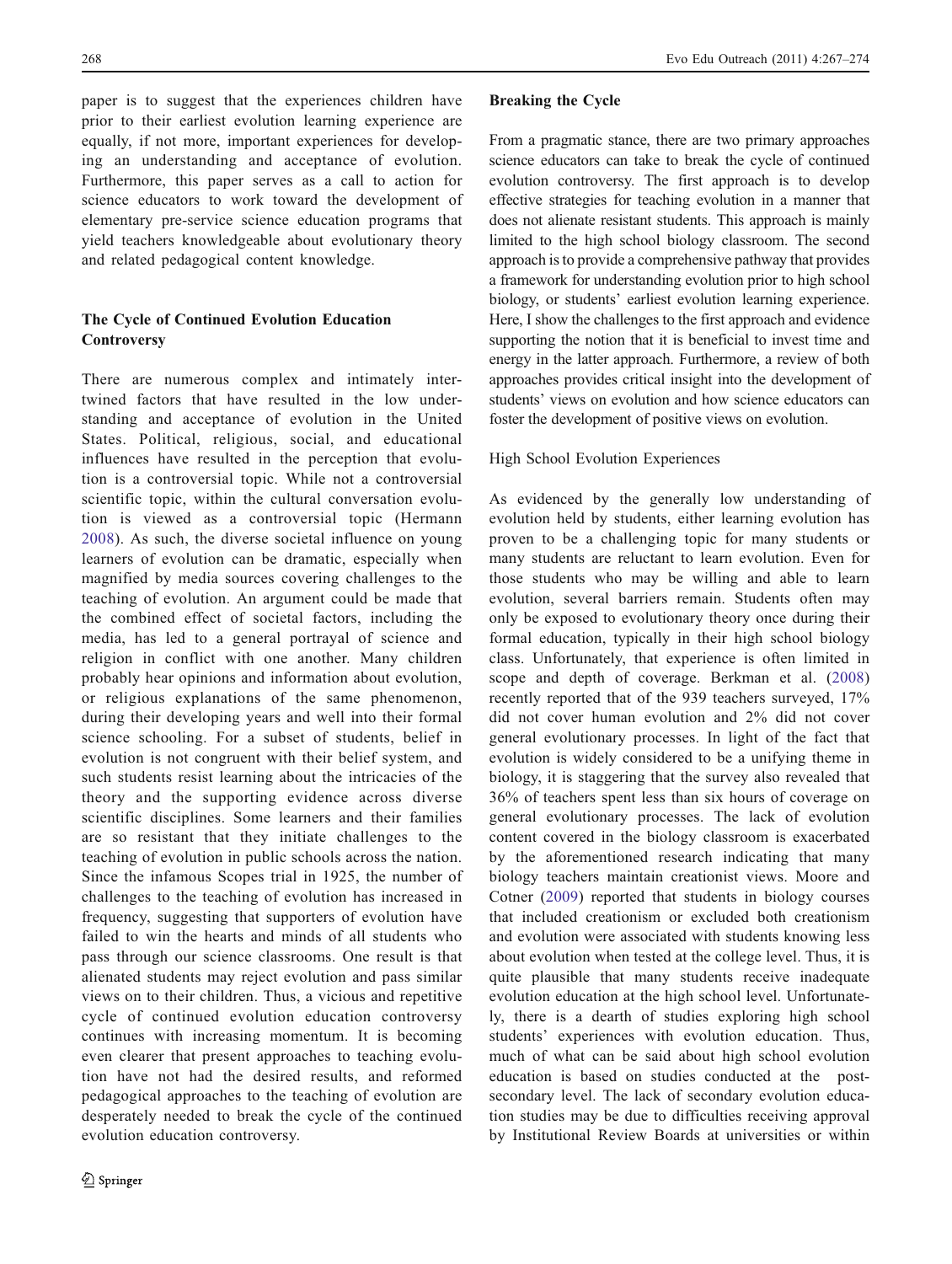school systems, or may be due to the preference of university researchers to use a convenient sample of students on campus. Here, results from post-secondary studies are utilized to provide insight into the views the secondary student is likely to maintain as well.

Whether because of limited exposure to evolution content, conflicting religious views, or some other mechanism, students enter college with a limited understanding of evolution. In a study of 392 university students, Lord and Marino ([1993\)](#page-7-0) reported that only 7.1% of the students polled thought that evolution occurred because individuals better fit for the environment had a greater potential to leave a larger number of offspring, while the remainder selected misconceptions such as the purposeful striving toward higher forms (42.4%). Given the fact that the question measured student understanding of a fundamental principle of biological evolution, the data strongly suggest that students enter college lacking the foundational understanding of one of biology's most overarching theories.

Even with specific interventions designed to address misunderstandings or provide depth of content, understanding of evolution remains generally low. Perhaps the most significant report of student understanding comes from the seminal work of Bishop and Anderson ([1990\)](#page-6-0), who used principles of conceptual change learning to force dissatisfaction with existing conceptions in an attempt to increase scientific understanding. They studied 110 college students enrolled in non-majors' introductory biology and identified three major ways that student conceptions differed from scientific conceptions. Students believed that the environment, rather than random processes and natural selection, causes traits to change over time. Students maintained naïve conceptions, often Lamarckian in nature, and did not view the variation within a population as important to evolution. Finally, students viewed evolution as a gradual change in the traits themselves (traits either improving or deteriorating from one generation to the next) rather than a change in the proportion of individuals in a population. The researchers also noted that students confused terminology, namely the terms "adapt" and "fitness" were used in an everyday language sense rather than within a scientific context of evolution. Their results also showed that previous biology instruction had little or no effect on student conceptions. Most strikingly, only 31% of students with two or more previous years of biology instruction demonstrated an understanding of any scientific conception of evolution. These findings suggest that many students are resistant to learning evolutionary concepts and that understanding is likely to increase only minimally after concerted efforts to address misconceptions.

Scharmann ([1990\)](#page-7-0) reported on a diversified instructional lesson in which two groups of non-major general biology students were compared with one group receiving an intervention. No significant differences for understanding of evolutionary content items were found, but there were significant differences for understanding of the nature of scientific theory and attitude toward evolution  $(U=1.75)$ ;  $p<0.05$ ). Again, the lack of increased understanding of evolution suggests that prior experiences may limit student willingness, or ability, to understand evolution.

Even among biology majors, understanding of evolution remains low. Sinclair and Pendarvis ([1997\)](#page-7-0) surveyed 218 introductory college zoology students using an inventory containing 12 multiple choice items and four open-ended questions. They found that only 21.2% on the pretest and 33.9% on the post-test demonstrated an understanding of Darwinian evolution. Most of the students selected more Lamarckian explanations, such as, organs and structures that are not needed are lost.

Some researchers have developed interventions specifically designed to address well-documented misconceptions of evolutionary theory, although their findings generally indicate that while gains can be made as a result of the intervention, the post-test scores remain unacceptably low. Jensen and Finley ([1995\)](#page-7-0) used conceptual change instruction in conjunction with the use of historical materials to teach evolution to 42 students. Students were able to answer questions about evolution better after the intervention ( $t=8.76$ , df=40, alpha=0.005); however, the researchers reported two problems. First, students were still answering fewer than 50% of all questions in Darwinian terms after instruction, and second, a number of items remained difficult for students to understand. This data suggests that conceptual change strategies, despite directly targeting misconceptions, cannot overcome students' prior conceptions of evolutionary concepts.

In another intervention, a historically rich curriculum and paired problem solving approach was reported by Jensen and Finley [\(1997\)](#page-7-0) to increase understanding. Evaluation of preand post-test results showed an increased use of Darwinian ideas and a decreased use of non-Darwinian ideas, although non-Darwinian ideas were not totally eradicated from students' responses. Despite the intervention, students maintain the misconceptions they developed over the years prior to their formal evolution education.

Recently, Moore and Cotner ([2009\)](#page-7-0) reported that students' high school experiences in biology have a greater impact on their acceptance of evolution than an introductory level college biology course. By experiences, the authors refer to the extent to which the students' biology teachers included creationism in their biology courses. They found that inclusion of creationism significantly increases the probability of students accepting creationism and rejecting evolution. Thus, students exposed to evolution (and not creationism) should be more accepting of evolution. This finding is promising, but the extant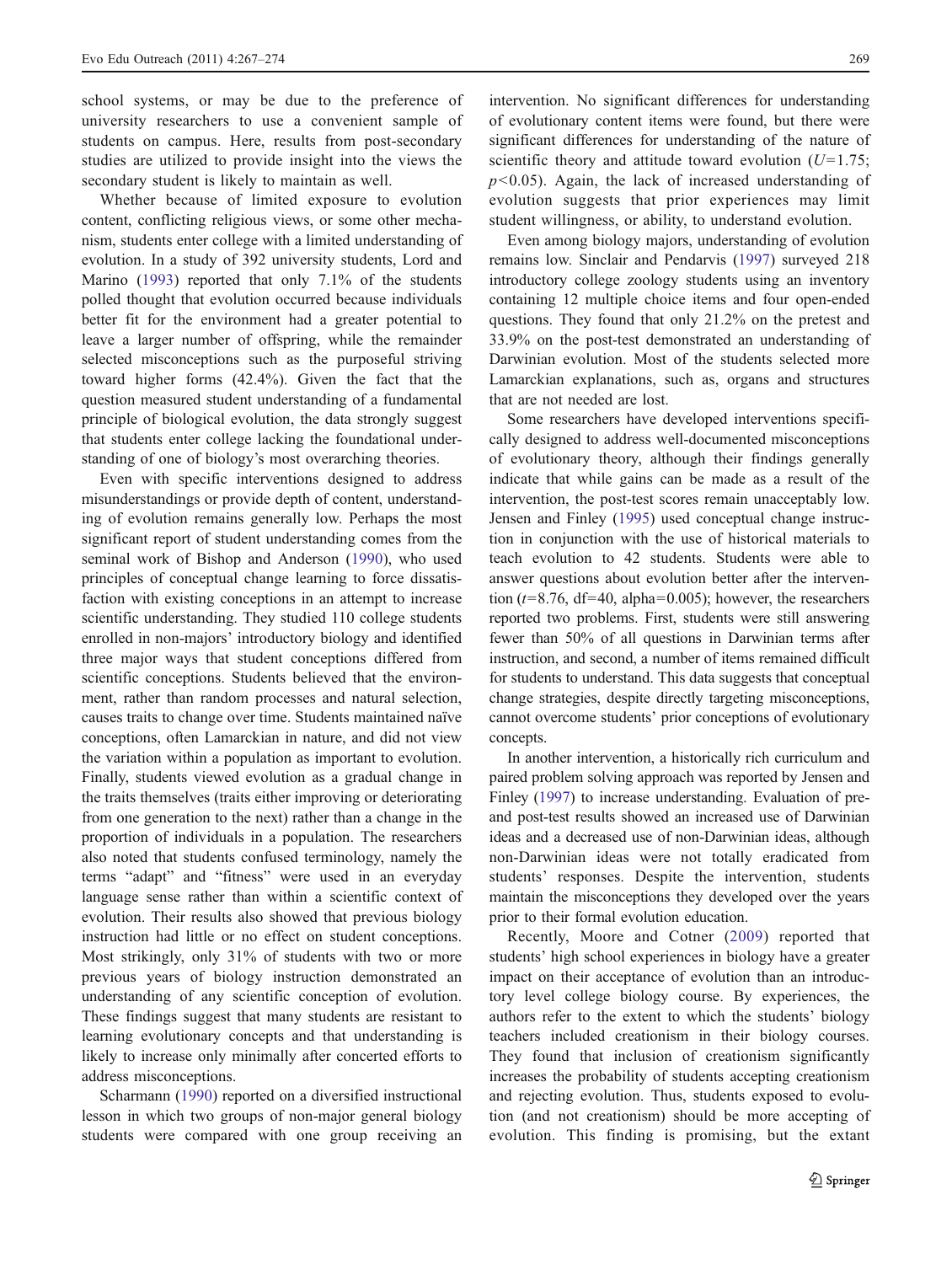literature described above suggests that students generally do not possess a strong command of evolutionary concepts when they enter college. Furthermore, Paz-y-Mino and Espinosa [\(2009\)](#page-7-0) recently suggested that biology majors are more accepting of evolution than non-majors and that acceptance of evolution increased with academic level within the 476 college biology majors surveyed. Some studies suggest there is not a relationship between acceptance of evolution and understanding of evolution (Bishop and Anderson [1990;](#page-6-0) Demastes et al. [1995;](#page-6-0) Lord and Marino [1993;](#page-7-0) Sinatra et al. [2003\)](#page-7-0), while others suggest such a relationship may exist (Deniz et al. [2008;](#page-6-0) Johnston and Peeples [1987;](#page-7-0) Rutledge and Warden [2000](#page-7-0)). Whether or not there is a relationship between acceptance and understanding of evolution, this data clearly indicates the need for evolution to be taught at all levels, including prior to high school, if only to increase the level of acceptance of evolution to be on par with European countries (see Miller et al. [2006](#page-7-0)).

What these reports have indicated is that interventions of various designs fail to have large enduring effects in terms of increasing students' understanding of evolutionary concepts. When gains are made, post-test scores are still generally below acceptable levels of understanding, i.e., failing grades. Furthermore, given the fact that the studies were conducted with college students, they provide little evidence that evolution at the secondary level or postsecondary level contributes to an enduring knowledge of evolutionary concepts. There is reason to believe that interventions at the high school level or earlier can provide significant gains in understanding. Beardsley [\(2004](#page-6-0)) conducted a study of eighth grade students and found that an intervention consisting of inquiry-based activities and historically rich curricular material significantly improved student learning of evolution. Despite this finding, Beardsely concluded that "one-shot attempts to instill an understanding have proven to be insufficient in helping most students achieve a working knowledge of evolution by natural selection" (p. 610). This key finding supports the thesis of this paper that a sequential, systemic approach to teaching evolution is needed beginning in elementary school and middle school.

There is no doubt that the aforementioned studies provide desperately needed insight into the types of instructional practices that produce the most positive gains in understanding of evolution. They also suggest, however, that despite the strategic planning and implementation of lessons specifically designed to increase understanding of evolution, students show very little gain in understanding of evolutionary concepts during their secondary and post-secondary educational experiences. Thus, the sum total of a child's life experiences preceding their earliest evolution learning experience may contribute to the inability to fully understand evolution at the secondary and post-secondary level.

Pre-high School Evolution Experiences

Given the extant literature regarding students' inability, or unwillingness, to learn about evolution, it is reasonable to suggest that the confluence of events that occur during adolescence coalesce to shape students' ideas about evolution. In a study of students' earliest evolution learning experience, Donnelly and Akerson [\(2008](#page-6-0)) conclude that students are clearly being exposed to evolution prior to high school with experiences occurring during their elementary school years in the context of school, home, religious, and media exposure. Given the low percentage of Americans who accept evolution, and the number of science teachers who support creationism or intelligent design, it is clear that many children are exposed to anti-evolution sentiments during adolescence. Lombrozo et al. [\(2008](#page-7-0)) stated that there is a critical need for children to develop an understanding of science so that they can evaluate anti-evolution messages when first encountered. One explanation for the low understanding of evolution among students is that they were not exposed to the nature of science and sufficient science content knowledge and, therefore, did not understand science as a way of knowing about the world well enough to critically evaluate the anti-evolution messages that they were exposed to prior to high school. By reviewing some of the literature from developmental psychology and science education research, the science education community can identify salient aspects of a comprehensive pre-high school curriculum for developing an understanding of evolution for all science students. One purpose of the present paper is to describe the need for a focused research agenda on the experiences, formal and informal, that may influence students' views of evolution later in their formal science instruction at school. Relatively little is known about the formation of students' views of evolution, though much research has focused on describing students' views and measuring their understanding of evolution during their high school or college years. Science education researchers would be well served to investigate the development of student views in addition to describing those views. We may not be satisfied with the descriptions of secondary student views, but we may be able to alter the development of student views if we do so prior to secondary school biology. There remain several questions that are central to understanding the development of students' views on evolution and the role science educators can play in the development of views that are commensurate with those of the scientific community. What factors contribute to the development of students' views? What can science educators do to facilitate the development of students' views? To what extent can science educators develop positive views toward evolution if external factors exert a negative influence on children's views? The extant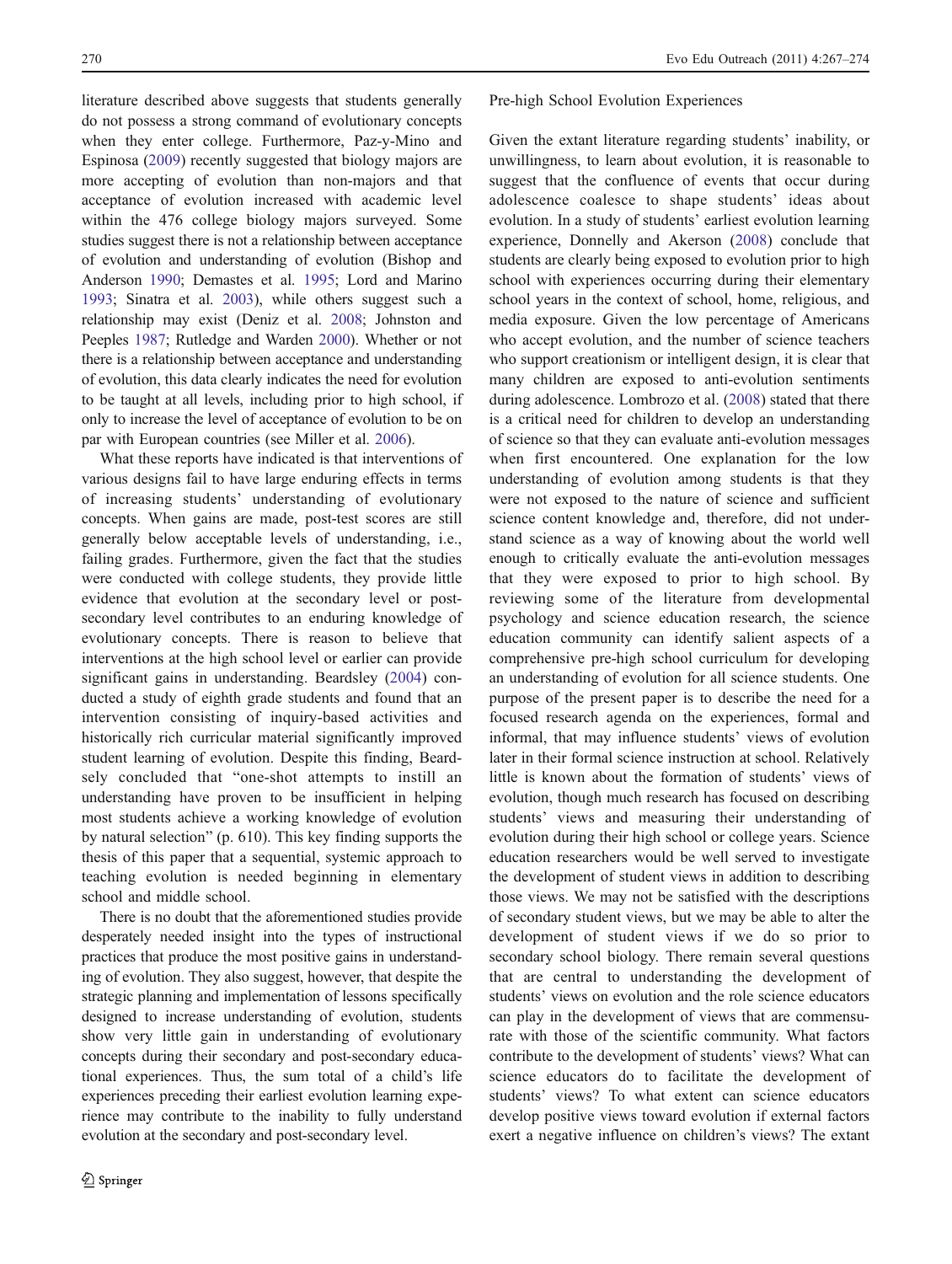literature in several domains provides critical insight into addressing questions regarding the factors that influence the development of students' views of evolution.

## Developmental Factors

Deniz et al. [\(2008\)](#page-6-0) suggest that affective and contextual factors play a role in forming one's conceptual ecology and these factors must be considered during instruction. The researchers provide examples of these factors such as reasoning level, religious perspective, views of science and the nature of science, thinking dispositions, and epistemological beliefs. Having identified these factors, science educators can provide experiences to strengthen students' scientific worldview perspective. For example, Lombrozo et al. [\(2008\)](#page-7-0) provide some characteristics of the nature of science that may be beneficial in facilitating an understanding of evolution by way of an increased understanding of the nature of science such as that (1) scientific theories are trustworthy and reliable but require provisions, (2) in order to test a theory additional theories are needed, and (3) there are multiple scientific methods employed by scientists. These characteristics should be well understood prior to exposure to high school evolution content; however, Dodick and Orion [\(2003\)](#page-6-0) indicate that nature of science (NOS) is often not emphasized in science classrooms.

Adding credence to the claim that early childhood science experiences are critical to shaping young students' views of evolution, Bloom and Weisberg [\(2007](#page-6-0)) find that the primary source of resistance to evolution instruction is related to what children know before their exposure to science. Bloom and Weisberg ([2007\)](#page-6-0) assert that resistance to scientific claims will persist into adulthood if those claims are contested in society, and the resistance will be especially strong "if there is a nonscientific alternative that is rooted in common sense and championed by people who are thought of as reliable and trustworthy" (p. 997). This finding is disconcerting, considering the report by Moore and Cotner ([2009](#page-7-0)) stating that 20–40% of U.S. biology teachers include creationism in their classes or omit evolution all together. These teachers will be viewed as reliable and trustworthy by students, and the creationist ideas they present tend to be commonsense ideas for many people. Science educators cannot be expected to directly affect the nonscientific alternatives to evolution that are propagated outside the classroom. The cultural conversation regarding evolution largely takes place outside the classroom, and science teachers cannot be expected to challenge the authority figures in a young child's life who may be facilitating the development of views that run counter to those of proponents of evolution. Authority figures–mainly parents–can have a great influence on the development of a child's views on evolution. Therefore, it is imperative that elementary teachers foster the development of a strong understanding of the nature of science, skills and processes of science, and the fundamental science concepts that support the learning of evolutionary theory. But what factors influence the development of students' views about evolution?

In a series of studies among children aged five to 12 years, Evans [\(2000\)](#page-6-0) concluded that eight to nine-year-old children were likely to opt for creationist beliefs regardless of parental beliefs. However, preadolescents who had evolutionist parents, were more likely to be strongly evolutionist themselves. Children aged 10 to 12 years were able to provide evolutionary explanations, although those explanations were likely to be Lamarckian rather than Darwinian in nature. Evans' findings are supported by Shtulman [\(2006](#page-7-0)) who suggested that cognitive development within an individual often parallels the historical progression of scientific thought as more evidence comes to light. Thus, teaching about the historical development of current evolutionary theory is a beneficial approach to teaching about the history of science within the context of evolution and should be taught prior to high school biology.

Evans' ([2001](#page-6-0)) study of 185 children and their mothers  $(n=92)$  indicates that not until their early adolescent years (11 to 13 years) were children ready to abandon creationist theories and adopt naturalistic explanations that violated their strongly held beliefs. Evans [\(2001\)](#page-6-0) hypothesizes that parental beliefs in evolution facilitate this shift directly by explicitly endorsing evolution and exposing children to evidence for evolution, such as fossils, and indirectly by promoting naturalistic interests in general. Furthermore, Evans ([2000](#page-6-0)) finds that preadolescents' fossil knowledge appears to block the effect of parental creationist beliefs on preadolescents' expression of creationism, suggesting that early formal education can counteract some antievolution experiences. This finding is promising because it suggests that an understanding of science content supporting evolutionary theory may offset some of the anti-evolution messages young children are susceptible to in their formative years.

It is clear that our task of ensuring a valid science education remains to be completed. Comprehensive exposure to the habits of mind and the skills and processes that undergird evolution instruction are crucial to breaking the cycle of persistent challenges to evolution education. Only by providing consistent exposure to the processes of science can evolution also be viewed as a commonsense theory. Students must have a firm understanding of how and why science is conducted, and the skills and processes of science must be viewed as being as important as the science content found within state curricula. Fail [\(2008](#page-6-0)) makes a compelling argument for including biological principles of evolution usually reserved for high school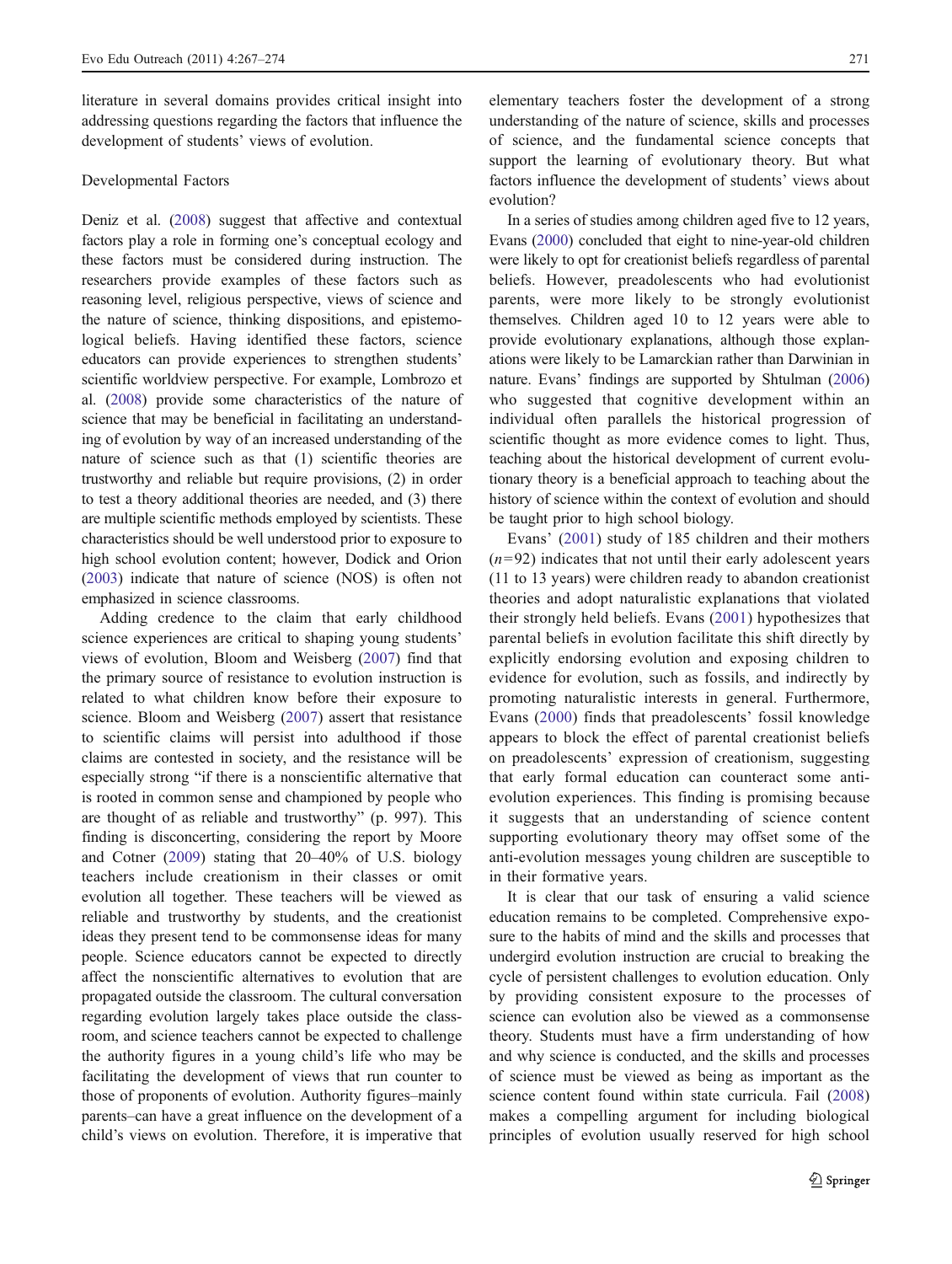students in our teaching of elementary students since evolutionary theory provides a cohesive and connected storyline that ties together many other life science concepts.

Science educators cannot dictate the exposure to evolution education students receive outside of school. The attitudes of parents, family members, clergy, and the general public and media are, for all intents and purposes, beyond the scope of science educators. The way in which these groups talk about evolution is a critical element in facilitating the development of students' views on evolution. In a series of three experiments, Harris et al. ([2006\)](#page-6-0) sought to determine which entities (e.g., the tooth fairy, witches, flying pigs, germs, oxygen) children aged four to eight years thought existed and on what basis they made the claim for existence. Since direct observation of the entities examined is not possible, the researchers explored the role of other peoples' testimony about the entities. Harris et al. [\(2006](#page-6-0)) found that "children's beliefs vary with the level of testimonial support that they encounter, particularly from trusted sources such as parents" (p. 93). Given this finding, it is of critical importance that elementary and middle school science teachers discuss evolution with a common vernacular that provides positive testimony for evolution. Evolution should be included in the science curriculum beginning in elementary school, and some ideas of pedagogical approaches appear later in this paper (Asghar et al. [2007](#page-6-0); Chanet and Lusignan [2009;](#page-6-0) Fail [2008](#page-6-0)). Furthermore, the skills and processes of science should be covered with sufficient depth, beginning in primary school. For example, theories and hypotheses should be discussed in a consistent manner so that students fully understand the power of a theory prior to high school. Understanding of the nature of science is critical as students' misunderstandings of the nature of science are used to dismiss evolutionary theory (Dagher and Boujaoude [2005](#page-6-0)). Instruction on the nature of science is imperative for primary grades. Young children are developing ideas about the world and may not readily distinguish between believing and knowing, thereby leading to a greater difficulty distinguishing between science and non-science.

Undoubtedly, the role elementary teachers play in directly or indirectly facilitating an understanding and acceptance of evolution is paramount. They can directly facilitate an understanding and acceptance of evolution by teaching aspects of evolution that are grade-level appropriate, considering that cognitive development of elementary level students may preclude many from fully appreciating the intricacies of the theory. Some recently reported studies indicated that foundational concepts of evolution can successfully be taught to elementary students. Chanet and Lusignan [\(2009\)](#page-6-0) provided details on the teaching of some aspects of evolution that are taught in France such as animal classification, interrelationship trees, and a comparison of natural selection to intelligent design. In a study conducted in the United States, Nadelson et al. [\(2009\)](#page-7-0) developed and taught lessons on speciation and adaptation to kindergarten and second-grade students using inquiry and modeling. They concluded that the lessons were successful as students were able to communicate an understanding of similarities and differences of forearm structures. Directly teaching foundational concepts that provide concrete schema, further enabling sufficient scaffolding, is essential for the development of a more sophisticated understanding of evolution as science instruction continues in subsequent grades. Just as directly teaching foundational evolutionary concepts is critical, so too is teaching concepts, skills, and processes that support and undergird the teaching of evolution.

By directly teaching about evolution, elementary teachers may further students' understanding of the basic mechanisms and ideas that will more thoroughly be presented in later years. Elementary teachers, however, will likely need specialized training in this area, and even with that training, they may be reluctant or unable to teach evolution. Ashgar et al. [\(2007](#page-6-0)) report that among the Canadian pre-service elementary teachers in their study, most lacked an understanding of even the most basic concepts of evolution, and almost a third planned to avoid or had reservations about teaching evolution. This report is troubling considering the context of the study. The authors explain that in the Canadian province where the study was conducted, the province-wide elementary science curriculum mandates the teaching of evolution. Further, the pre-service teachers in the study had recently completed a course in which evolution was addressed. The fact that a third of pre-service teachers did not accept evolution after they were exposed to evolutionary concepts through lectures, laboratory exercises, videos, discussions, visits to a natural history museum, and assignments focusing on various fossil specimens suggests that simply teaching more about evolution does not change students' views of evolution. Perhaps the addition of an exploration into the differences between evolution and creationism may facilitate a shift in students' views of evolution. Helgeson et al. [\(2002\)](#page-7-0) reported that many of the 48 pre-service elementary education majors who participated in a mock trial regarding a sixth grade teacher fired for not balancing evolution and creationism changed their views in favor of teaching evolution at the expense of creationism. Together these reports indicate the need for a concerted effort to prepare elementary teachers to teach evolution and some insight into the types of activities that may facilitate an understanding and acceptance of evolutionary theory.

Science teachers must also indirectly facilitate an understanding and acceptance of evolution by teaching about the difference between believing and knowing, the methods of science; and the development of experimental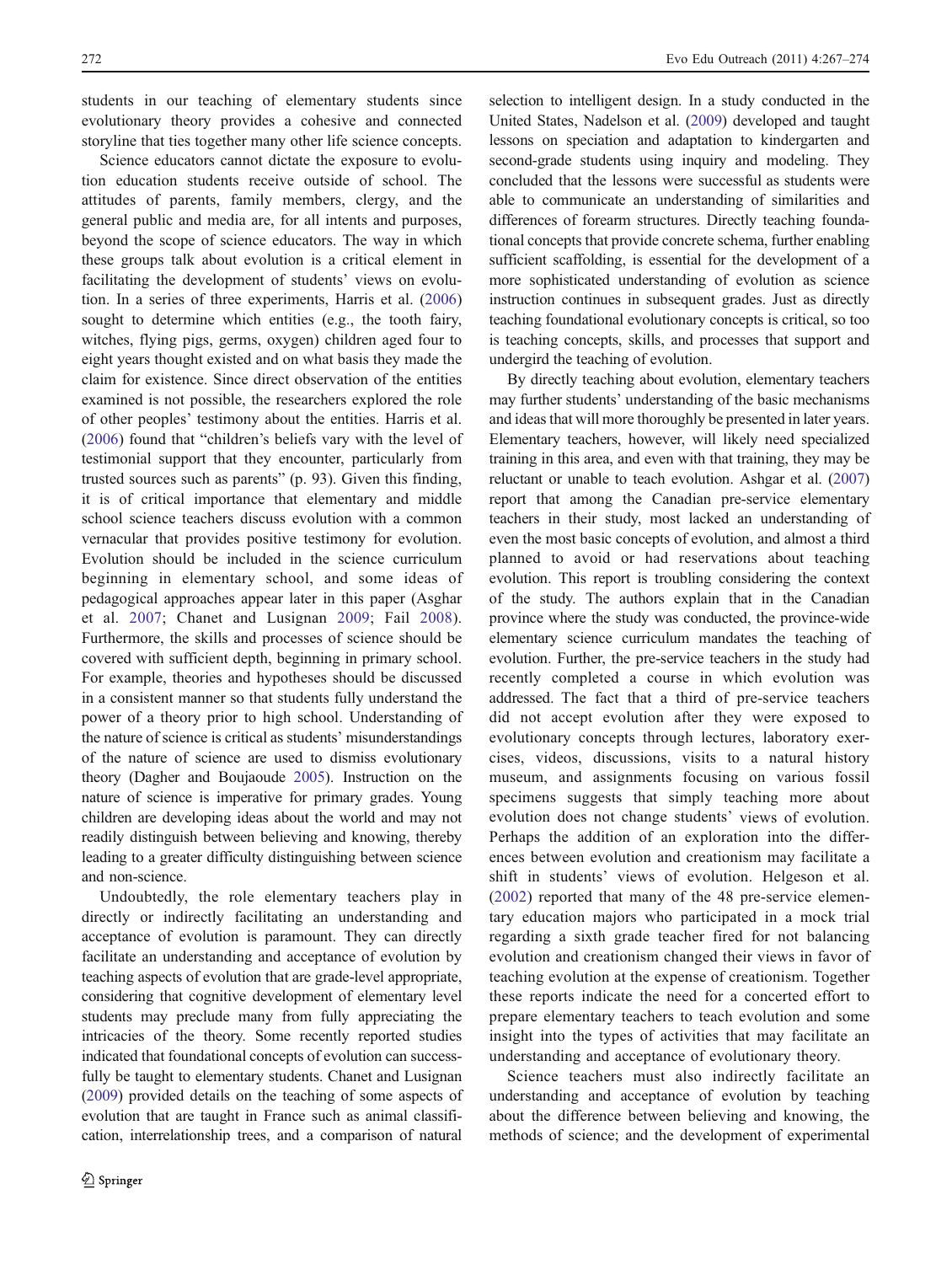<span id="page-6-0"></span>designs as compared to non-experimental designs, fossil evidence related to the age of the earth, and the manner in which strata provide evidence for evolution, among a host of other activities that generally support evolutionary concepts.

By teaching about the nature of science during the elementary years, elementary teachers may provide some of the necessary information needed for students to critically analyze both evolution and anti-evolution information.

#### Conclusions

The science education that children receive prior to high school biology may be as important, or more important, to shaping the hearts and minds of students. Acceptance of evolution, understanding of evolution and/or rejection of intelligent design are largely determined prior to high school biology for many students. There is promising evidence that early evolution instruction, along with NOS instruction, can compensate for the anti-evolution testimony children hear from parents, clergy, politicians, teachers, media, etc. Evolution education is contextual and transcends cognitive and affective domains. Thus, the journey to understanding evolution is long, and influences come from many diverse people with a variety of agendas and worldviews. To compensate for the anti-evolution exposure children receive prior to high school, a comprehensive pathway to understanding evolution and the nature of science is needed within the pre-high school curriculum. Though such a pathway may exist on paper, clearly the extent to which it is enacted is called into question by much of the extant literature. Recently, the need for a curriculum including evolution education for elementary students has been advocated by several science educators. Eldredge and Eldredge (2009) suggest a universal evolutionary curriculum for K-16 students containing several modules that can be modified to fit specific grade levels and local curricular needs. Similarly, Wagler ([2010](#page-7-0)) presents potential K-4 biological evolution standards to be used in conjunction with National Science Education Standards that currently lack K-4 evolution content standards.

There is a lack of science education research exploring the development of students' views of evolution. The present paper serves as a call to action for a focused prehigh school evolution education curriculum and the initiation of a dialogue on what such an enacted curriculum should entail. While there is a need for further research regarding the teaching of evolution and the nature of science during primary school, there is evidence that the science education community should put its energy and resources into gaining insight into the types of interactions youngsters have with evolution prior to high school

biology. High school and college students continue to show little understanding of evolution. Myriad approaches to teaching evolution have been described with little improvement in understanding of evolution. The experiences students have inside and outside of the classroom may affect their ability or desire to understand evolution. Thus, adequate and exhaustive coverage of evolution and the nature of science needs to begin during the primary grades.

### References

- Asghar A, Wiles JR, Alters B. Canadian pre-service elementary teachers' conceptions of biological evolution and evolution education. McGill J Educ. 2007;42(2):189–209.
- Beardsley PM. Middle school student learning in evolution: are current standards achieveable? Am Biol Teach. 2004;66:604–12.
- Berkman MB, Pacheco JS, Plutzer E. Evolution and creationism in America's classrooms: a national portrait. PLoSBiol. 2008;6(5): e124. doi[:10.1371/journal.pbio.00600124](http://dx.doi.org/10.1371/journal.pbio.00600124).
- Bishop B, Anderson CW. Student conceptions of natural selection and its role in evolution. J Res Sci Teach. 1990;27:415–27.
- Bloom P, Weisberg DS. Childhood origins of adult resistance to science. Science. 2007;316(5827):996–7.
- Brazelton EW, Frandsen JC, McKown DB, Brown CD. Interaction of religion and science: development of a questionnaire and the results of its administration to undergraduates. Coll Stud J. 1999;33:623–8.
- Chanet R, Lusignan F. Teaching evolution in primary schools: an example in French classrooms. Evol Educ Outreach. 2009;2:136–40.
- Colburn A, Henriques L. Clergy views on evolution, creationism, science, and religion. J Res Sci Teach. 2006;43:419–42.
- Dagher ZR, Boujaoude S. Students' perceptions of the nature of evolutionary theory. Sci Educ. 2005;89:378–91.
- Demastes SS, Settlage Jr JS, Good R. Students' conceptions of natural selection and its role in evolution: cases of replication and comparison. J Res Sci Teach. 1995;32:535–50.
- Deniz H, Donnelly LA, Yilmaz I. Exploring the factors related to acceptance of evolutionary theory among Turkish preservice biology teachers: toward a more informative conceptual ecology for biological evolution. J Res Sci Teach. 2008;45:420–43.
- Dodick J, Orion N. Geology as an historical science: its perception within science and the educational system. Sci Educ. 2003;12: 197–211.
- Donnelly L, Akerson V (2008) High school biology students' evolution learning experiences. Paper presented at the annual meeting of the National Association for Research in Science Teaching, Baltimore, Maryland
- Eldredge N, Eldredge G. Lessons from EEO: toward a universal evolutionary curriculum. Evol Educ Outreach. 2009;2:643–54.
- Esbenshade Jr DH. Student perceptions about science and religion. Am Biol Teach. 1993;55:334–8.
- Evans EM. The emergence of beliefs about the origins of species in school-age children. Merrill Palmer Q. 2000;46:221–54.
- Evans EM. Cognitive and contextual factors in the emergence of diverse belief systems: creation versus evolution. Cogn Psychol. 2001;42:217–66.
- Fail J. A no-holds-barred evolution curriculum for elementary and junior high school students. Evol Educ Outreach. 2008;1: 56–64.
- Harris PL, Pasquini ES, Duke S, Asscher JJ, Pons F. Germs and angels: the role of testimony in young children's ontology. Dev Sci. 2006;9:76–96.